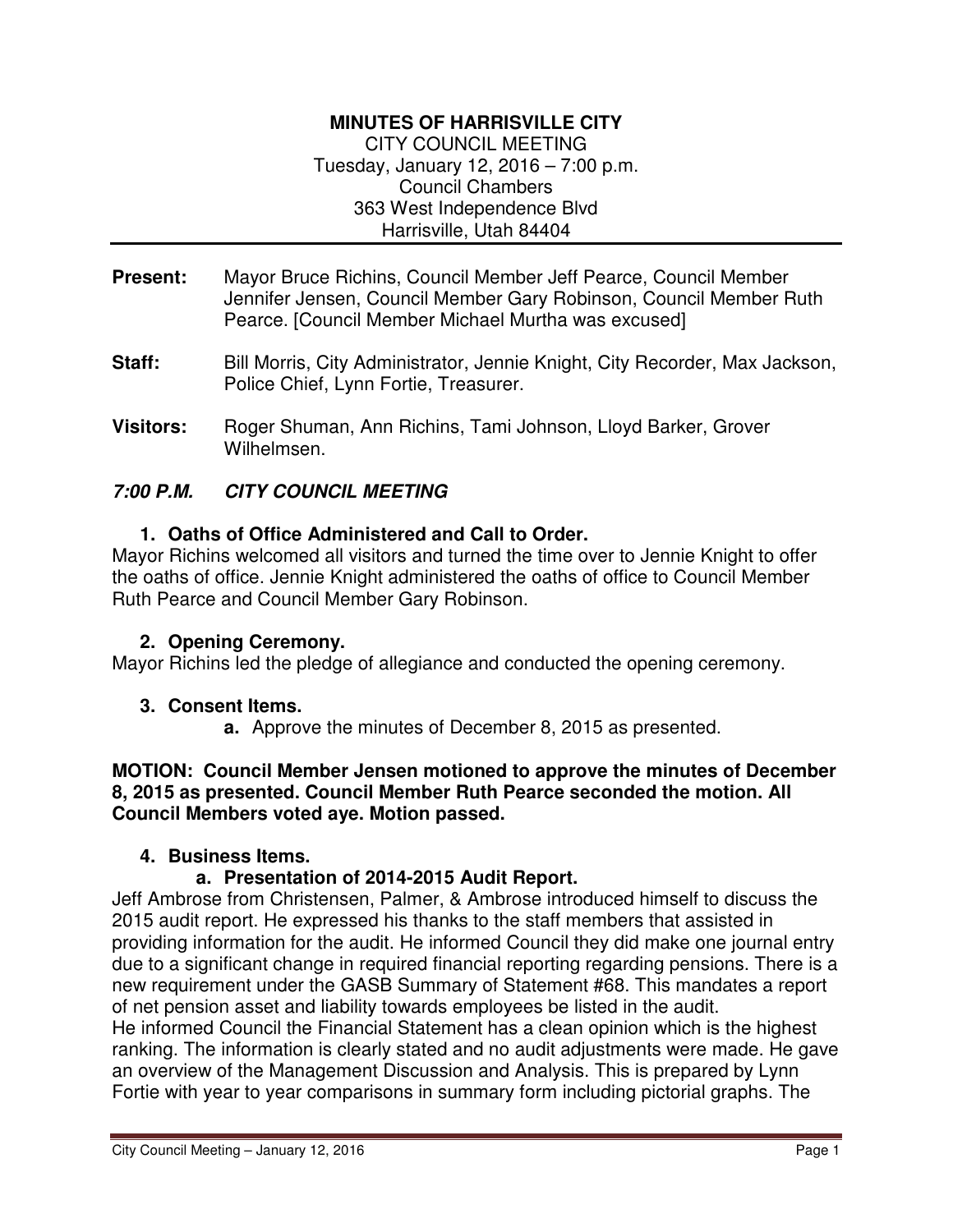Statement of Net Position highlights the cash of the city through the General Fund, Capital Projects, and the Business funds. The net position decreased this year due to the increasing liability listed out in the GASB 68 requirement.

The city has no debt through bonds or any other liability issues. The GASB 68 requirement shows what the city would owe to the retirement system if the city were to shut down. The Statement of Activities was reviewed. The Income Statement is typically derived from income subtracted from expense. Outlining this shows the net cost of what things cost to run the city. This also provides a way to show citizens what costs are directly involved in running a city.

The GASB 68 information was provided by the URS (Utah Retirement System). Both reports were clean.

The Balance Sheet for Governmental Funds was reviewed. Both the Capital Projects and General Fund are within the required limits set by the state. The Reconciliation Sheet shows the statement of revenue. Although tax revenue is down due to franchise taxes, fines and forfeitures increased.

The Enterprise Funds were reviewed. These include sewer, storm drain, garbage, and the motor pool. These capital intensive funds are allowed to maintain a higher limit so repairs can be made when necessary. This shows the city has been able to manage repairs and increased service without taking out debt.

Capital Asset activity was reviewed. The bulk of the activity in this account was from the construction to bring the city office building into ADA compliance. Additionally several vehicles, a dump truck, and back hoe were purchased.

He explained the section where information was provided due to the expanded note of the GASB requirement. Council Member Robinson asked if the city has a cap on employee vacation benefit. Mr. Ambrose said the audit does not require a cap but most city policies include one. Council Member Jensen replied there is an employee vacation cap of 160 hours. Mr. Ambrose explained that is where the required numbers would have derived from. Council Member Robinson asked if the retirement tiers have changed. Mr. Ambrose responded there are still two favorable tiers for the URS retirement program. The first tier is favorable but the second tier is still good. Mr. Ambrose said the pension schedules required by GASB 68 show a ten year trend. Since this is the first year of the requirement, this statement only shows one year.

The Operating statement of the general fund shows revenue came in higher giving a favorable review. No departments were over budget. Other reports including employee payroll and the net pension of the asset for URS were outlined.

The last requirement includes the yellow book letter showing compliance to the state laws. This is another clean opinion with no weaknesses on internal control measures. A management letter is including other findings not contained in the report. No changes in procedures are recommended and there are no disagreements.

Council Member Robinson asked what the recommendation for number of employees required when depositing city monies. Mr. Ambrose said they do recommend a check and balance but due to the size of Harrisville City it is not feasible to require more than one employee. He did mention he suggested the city recorder take all payments and provide proof of payment to the court clerk as an additional protection for the city. This is simply a suggestion, not a requirement.

Mayor Richins thanked Mr. Ambrose for his review of the audit.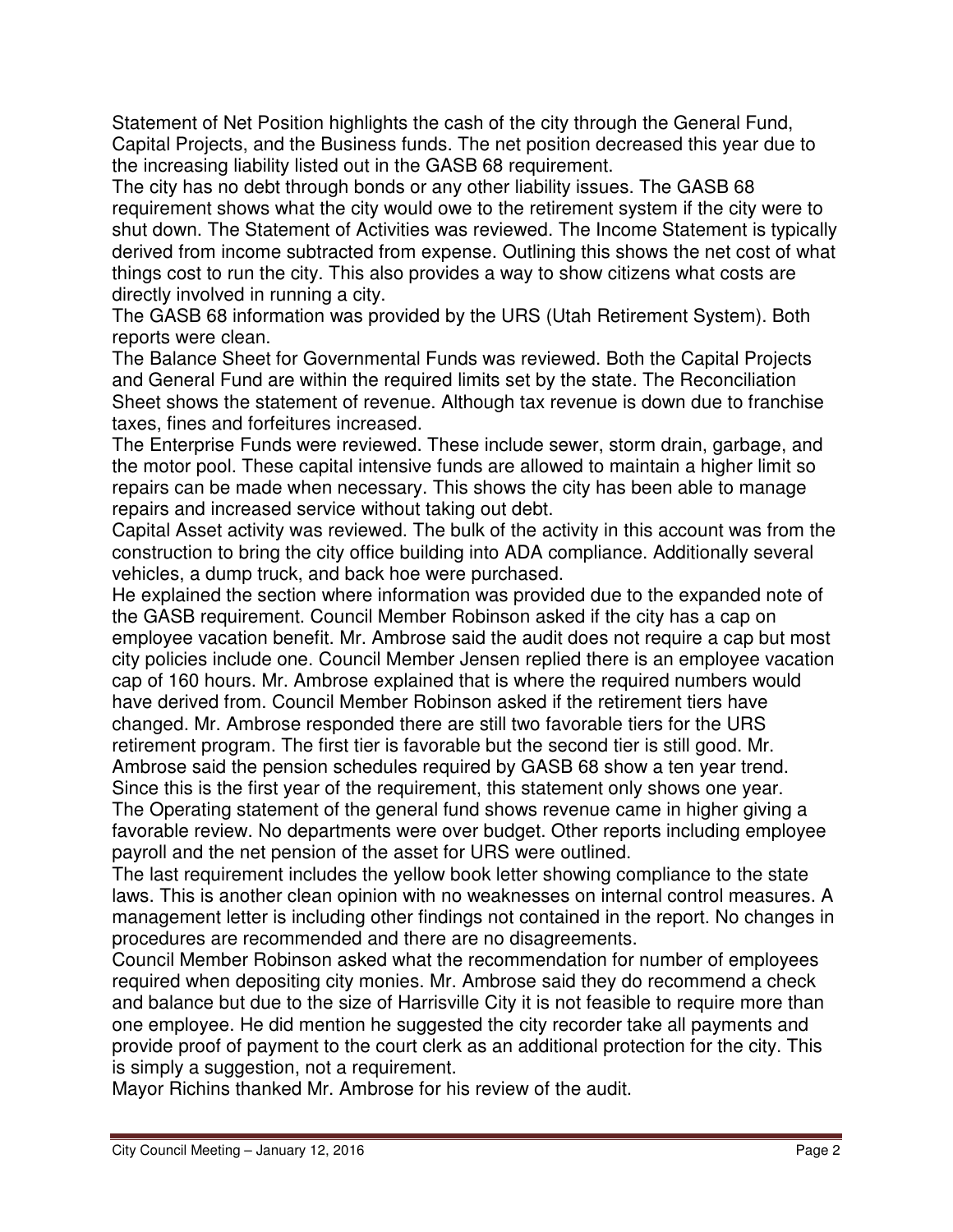**b. Discussion/possible action to approve Harrisville City Ordinance #477, an ordinance amending section 11.13.020 reducing the side yard setback in the commercial zone; severability; and providing an effective date.**

Bill Morris explained this ordinance has been recommended by planning commission. There is currently a 10 ft. setback requirement on the CP-2 zone when bordering CP-2 zone. This will be reduced to a zero setback requirement. He gave a history of the changes made in 2006 with regard to setback requirements. Council Member Jensen expressed concern with adjoining property owners. She asked if this will protect adjacent property. Bill Morris clarified this is only when bordering adjacent commercial property. There is still a 20 ft. setback when commercial borders residential. The original ordinance had a reduction from 20 ft to 10 ft when bordering residential but planning commission opted to leave the 20 ft setback requirement. He explained the zero setback requirement in commercial will allow for more room in the commercial zones. Council Member Jeff Pearce said this will allow buildings to be stacked together like downtown Ogden.

Council Member Ruth Pearce suggested the interior setback be more specific. Staff clarified this entire table is for the CP-2 zone. Mayor and Council gave a short discussion on the setback requirements. Bill Morris clarified this entire table is for the CP-2 zone; anything besides residential will be a zero setback.

**MOTION: Council Member Ruth Pearce motioned to approve Harrisville City Ordinance #477, an ordinance amending section 11.13.020 reducing the side yard setback in the commercial zone; severability; and providing an effective date. Council Member Robinson seconded the motion. A Roll Call vote was taken.** 

| <b>Council Member Ruth Pearce</b> | Yes |
|-----------------------------------|-----|
| <b>Council Member Robinson</b>    | Yes |
| <b>Council Member Jensen</b>      | Yes |
| <b>Council Member Jeff Pearce</b> | Yes |

**Motion passed 4-0.**

### **c. Discussion/possible action on advice and consent to Mayor's appointments:**

# **i. Appointment of Jennifer Jensen as Mayor Pro Tem.**

Mayor Richins said he is recommending appointment of Jennifer Jensen to serve as Mayor Pro Tem for a term of six months. He expressed his desire to rotate this responsibility along with the seating chart every six months.

# **ii. Planning Commission Appointment**

Mayor Richins said he went through the applications for Planning Commission and is recommending reappointment of Roger Shuman as a planning commission alternate. He will help solidify the commission by bringing his 15 years worth of knowledge and experience.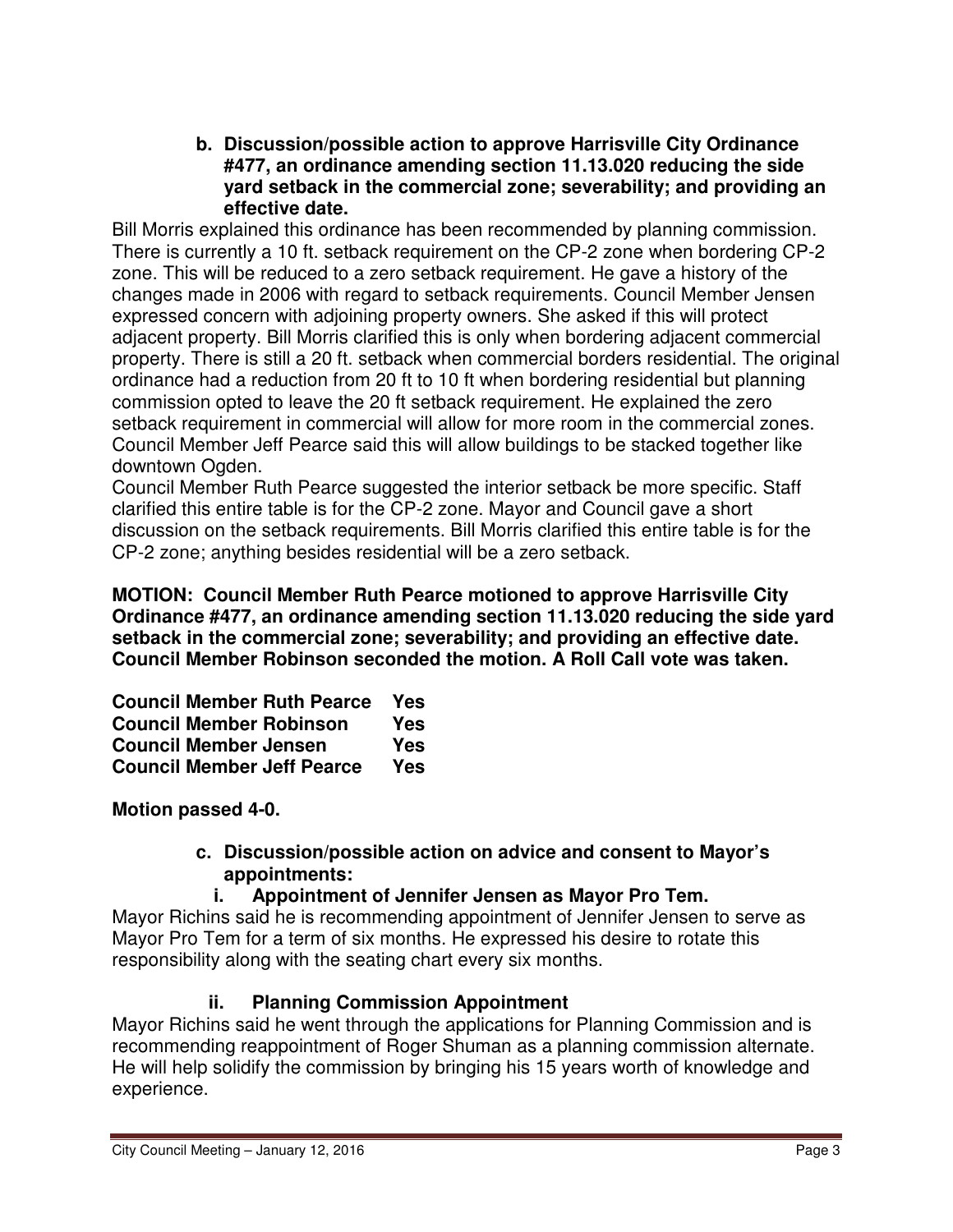**MOTION: Council Member Jeff Pearce motioned to ratify the Mayor's appointment of Jennifer Jensen as Mayor Pro Tem for a term of six months and Roger Shuman as Planning Commission alternate for a term of four years. Council Member Ruth Pearce seconded the motion. All Council Members voted aye. Motion passed.** 

### **d. Heritage Days Date Designation**

Mayor Richins said there is a need to designate the date for the Heritage Days celebration in 2016. Previous discussion left the option open for the new Council to decide. Council Member Jensen suggested moving the date back to the first weekend in August. Mayor and Council gave discussion on past conflicts, how many people will attend, and whether or not to have a full day of activities. Previous discussions offered the option of opening the Farmer's Market on Thursday, running the 5K on Friday night, and having activities and fireworks on Saturday. They gave discussion about the attendance last year and the fact that an unexpected heat wave defeated the purpose of moving the date towards June.

### **MOTION: Council Member Jeff Pearce motioned to designate August 6th for Heritage Days 2016. Council Member Jensen seconded the motion. All Council Members voted aye. Motion passed.**

**e. Discussion/possible action to adopt 2016 Meeting Schedule.**  Council Member Robinson asked if Council Members have been assigned to attend other meetings. Mayor Richins said that practice is no longer in place.

### **MOTION: Council Member Jensen motioned to adopt the 2016 Meeting Schedule as presented. Council Member Ruth Pearce seconded the motion. All Council Members voted aye. Motion passed.**

# **5. Public Comments - (3 minute maximum)**

No public comments were offered.

# **6. Mayor/Council Follow-Up:**

Mayor Richins wanted to follow-up on the possibility of installing cameras in the cabin. He reported they are beginning the process to collect cost information.

Council Member Jeff Pearce asked for an update on the library improvements in North Ogden. Mayor Richins said they are moving forward with the architectural drawings on the \$5 million bond. He will keep Council apprised of any information he is given.

Bill Morris informed Council of the training session that will be held in place of the regularly scheduled Council meeting on January 26, 2016. This will include team building activities, the annual training, and department introductions. Spouses are invited and a light dinner will be served.